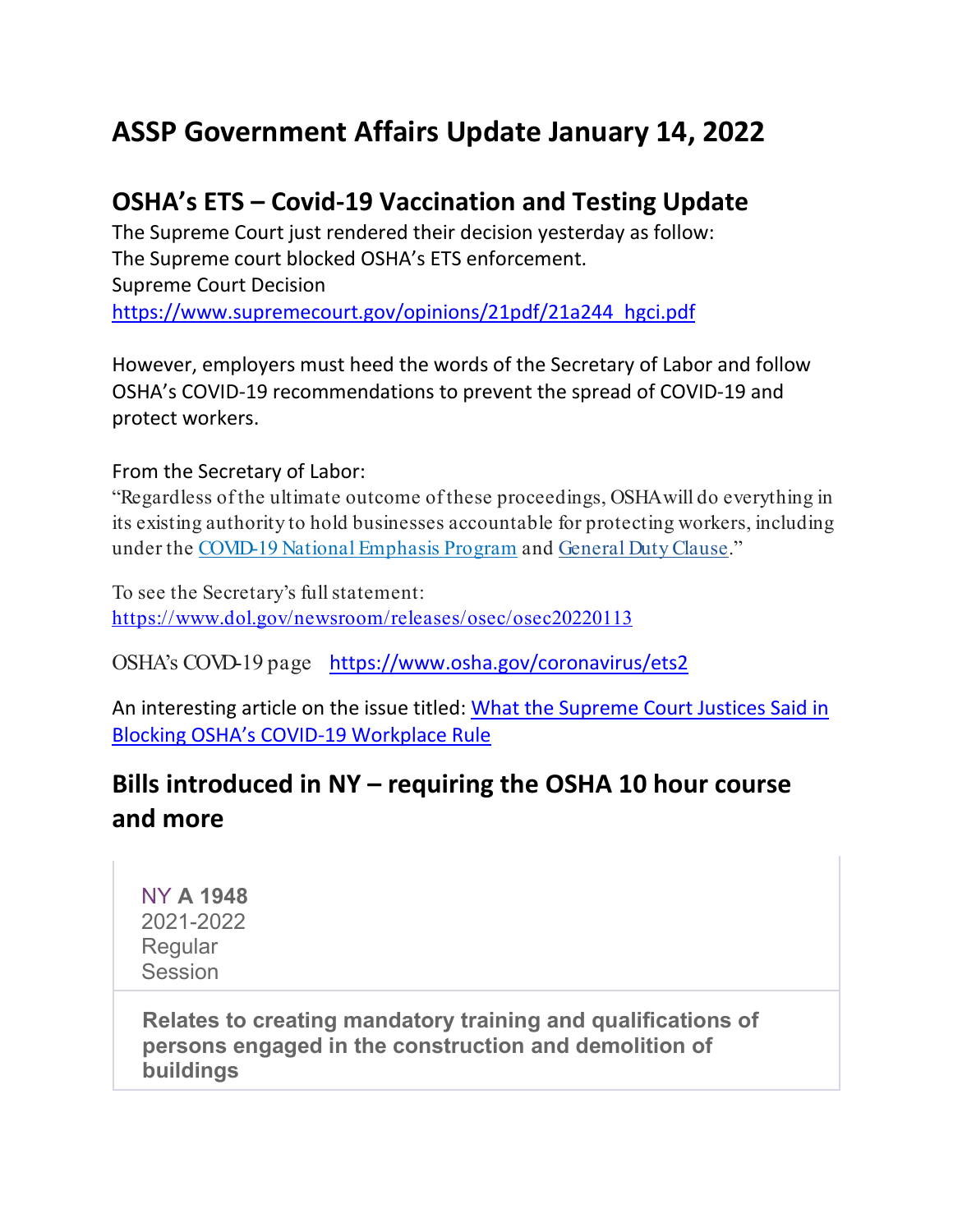Relates to creating mandatory training and qualifications of persons engaged in the construction and demolition of buildings; defines apprentice, a...

Keywords match to your **Occupational Discovery Alert:** MORE STORIES, OR FORTY OR MORE FEET (12 192 MM) IN HEIGHT, MUST HAVE SUCCESSFULLY COMPLETED, WITHIN THE PREVIOUS FIVE CALENDAR YEARS, A COURSE THAT IS AT LEAST TEN HOURS IN LENGTH **AND APPROVED BY THE UNITED STATES DEPARTMENT OF LABOR OCCUPATIONAL SAFETY AND HEALTH**

### **Link To Senate:**

**<https://www.nysenate.gov/legislation/bills/2021/A1948> Link To** 

**Assembly: [https://assembly.state.ny.us/leg/?default\\_fld=&leg\\_v](https://assembly.state.ny.us/leg/?default_fld=&leg_video=&bn=A1948&term=2021&Summary=Y&Actions=Y&Committee%26nbspVotes=Y&Floor%26nbspVotes=Y&Memo=Y&Text=Y) [ideo=&bn=A1948&term=2021&Summary=Y&Actions=Y&Commit](https://assembly.state.ny.us/leg/?default_fld=&leg_video=&bn=A1948&term=2021&Summary=Y&Actions=Y&Committee%26nbspVotes=Y&Floor%26nbspVotes=Y&Memo=Y&Text=Y) [tee%26nbspVotes=Y&Floor%26nbspVotes=Y&Memo=Y&Text=Y](https://assembly.state.ny.us/leg/?default_fld=&leg_video=&bn=A1948&term=2021&Summary=Y&Actions=Y&Committee%26nbspVotes=Y&Floor%26nbspVotes=Y&Memo=Y&Text=Y)**

NY **[A 1338](https://app.fiscalnote.com/#/bills/11879421?s_ref_type=Discovery%20Alert&s_email_subject=114%20bills%20in%20your%20Discovery%20Alert%20%20Daily%20Digest&s_item_type=Legislation&s_ref=email&s_link_text=A%201338)** 2021-2022 Regular **Session** 

**Establishes a registration system for contractors and subcontractors engaged in public work projects in order to better enforce existing labor laws and regulations in the public works industry** 

Establishes a registration system for contractors and subcontractors engaged in public work projects in order to better enforce existing labor laws...

Keywords match to your **Occupational Discovery Alert:** INSURANCE CONTRIB- UTIONS OR PAYMENT OF PREVAILING WAGE. IX. WHETHER THE CONTRACTOR HAS BEEN FINALLY DETERMINED BY THE APPRO- PRIATE AUTHORITY TO HAVE VIOLATED ANY LAWS ESTABLISHING WORKPLACE **SAFETY**